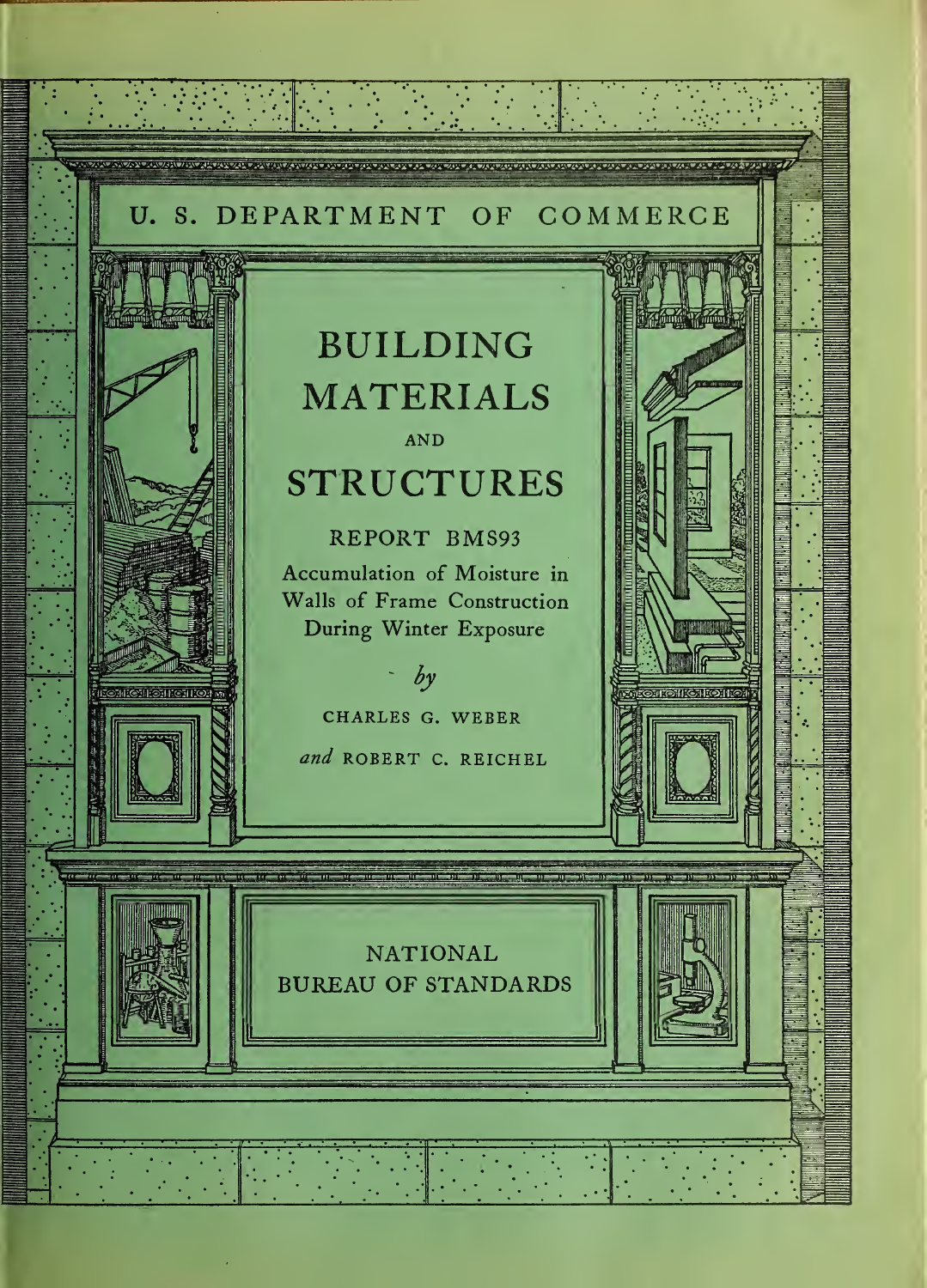#### BUILDING MATERIALS AND STRUCTURES REPORTS

On request, the Superintendent of Documents, U.S. Government Printing Office, Washington, D. C., will place your name on a special mailing list to receive notices of new reports in this series as soon as they are issued. T

An alternative method is to deposit with the Superintendent of Documents the sum of \$5,<br>with the request that the reports be sent to you as soon as issued, and that the cost thereof be<br>charged against your deposit. This wi

If 100 copies or more of any report are ordered at one time, a discount of 25 percent is allowed.<br>Send all orders and remittances to the Superintendent of Documents, U. S. Government Printing<br>Office, Washington, D. C.

The following publications in this series are available by purchase from the Superintendent of Documents at the prices indicated:

| $_{\rm BMS1}$                | Research on Building Materials and Structures for Use in Low-Cost Housing-                                                                  |                 |
|------------------------------|---------------------------------------------------------------------------------------------------------------------------------------------|-----------------|
| $_{\rm BMS2}$                | Methods of Determining the Structural Properties of Low-Cost House Constructions <sub>---</sub> 10¢                                         |                 |
| $_{\rm BMS3}$                |                                                                                                                                             |                 |
| $_{\rm BMS4}$                |                                                                                                                                             |                 |
| $_{\rm BMSS}$                |                                                                                                                                             |                 |
| $_{\rm BMS6}$                | Survey of Roofing Materials in the Southeastern States_____________________________ 15¢                                                     |                 |
| $_{\rm BMS7}$                |                                                                                                                                             |                 |
| BMS8                         | Water Permeability of Masonry Walls                                                                                                         |                 |
| BMS9                         | Structural Properties of the Insulated Steel Construction Co.'s "Frameless-Steel" Con-                                                      |                 |
|                              |                                                                                                                                             | 10 <sub>e</sub> |
| <b>BMS10</b>                 |                                                                                                                                             |                 |
|                              | -------- 10é                                                                                                                                |                 |
| $_{\rm BMS11}$               | sored by the H. H. Robertson Communication of the Current Pabrihome Corporation's "Fabrihome" Construc-                                     |                 |
|                              | tions for Walls and Partitions                                                                                                              | --- 10é         |
| <b>BMS12</b>                 | Structural Properties of "Steelox" Constructions for Walls, Partitions, Floors, and Roofs                                                   |                 |
|                              |                                                                                                                                             |                 |
| BMS13                        |                                                                                                                                             |                 |
| <b>BMS14</b>                 |                                                                                                                                             |                 |
| <b>BMS15</b>                 | Indentation and Recovery of Low-Cost Floor Coverings<br>Structural Properties of "Wheeling Long-Span Steel Floor" Construction Sponsored by |                 |
|                              |                                                                                                                                             |                 |
| BMS16                        | the Wheeling Corrugating Concerns of a "Tilecrete" Floor Construction Sponsored by Tilecrete Floors,                                        |                 |
|                              | $Inc_{---}$<br>--------------------------------- 106                                                                                        |                 |
| $_{\rm BMS17}$               | Sound Insulation of Wall and Floor Constructions <sub>--------------------------------</sub> 10¢                                            |                 |
|                              | Supplement to BMS 17, Sound Insulation of Wall and Floor Constructions                                                                      | 56              |
|                              | BMS18 Structural Properties of "Pre-fab" Constructions for Walls, Partitions, and Floors                                                    |                 |
|                              |                                                                                                                                             |                 |
| <b>BMS19</b>                 |                                                                                                                                             |                 |
| <b>BMS20</b>                 |                                                                                                                                             |                 |
|                              | by Connecticut Pre-Cast Buildings Corporation                                                                                               | 10e             |
| BMS21                        |                                                                                                                                             |                 |
|                              | National Concrete Masonry Association----------------------                                                                                 | 10e             |
| <b>BMS22</b>                 | Structural Properties of "Dun-Ti-Stone" Wall Construction Sponsored by the W. E.                                                            |                 |
|                              | Dunn Manufacturing Communication of a Brick Cavity-Wall Construction Sponsored by the Brick                                                 | 10e             |
| <b>BMS23</b>                 |                                                                                                                                             |                 |
|                              | Manufacturers Association of New York, Inc.                                                                                                 | – 10e           |
| ${\rm BMS24}$                | Structural Properties of a Reinforced-Brick Wall Construction and a Brick-Tile Cavity-                                                      |                 |
|                              |                                                                                                                                             |                 |
| $_{\rm BMS25}$               | Structural Properties of Conventional Wood-Frame Constructions for Walls, Partitions,                                                       |                 |
|                              | Floors, and Roofs.                                                                                                                          | ._ 156          |
| <b>BMS26</b>                 | Structural Properties of "Nelson Pre-Cast Concrete Foundation" Wall Construction                                                            |                 |
|                              |                                                                                                                                             | 10 <sub>t</sub> |
| <b>BMS27</b>                 | Bender Body Co.                                                                                                                             |                 |
|                              |                                                                                                                                             |                 |
| <b>BMS28</b><br><b>BMS29</b> |                                                                                                                                             |                 |
| <b>BMS30</b>                 | Structural Properties of a Wood-Frame Wall Construction Sponsored by the Douglas                                                            |                 |
|                              | . 10é<br>Fir Plywood Association_                                                                                                           |                 |
| <b>BMS31</b>                 | Structural Properties of "Insulite" Wall and "Insulite" Partition Constructions Spon-                                                       |                 |
|                              |                                                                                                                                             |                 |
|                              |                                                                                                                                             |                 |

[List continued on cover page III]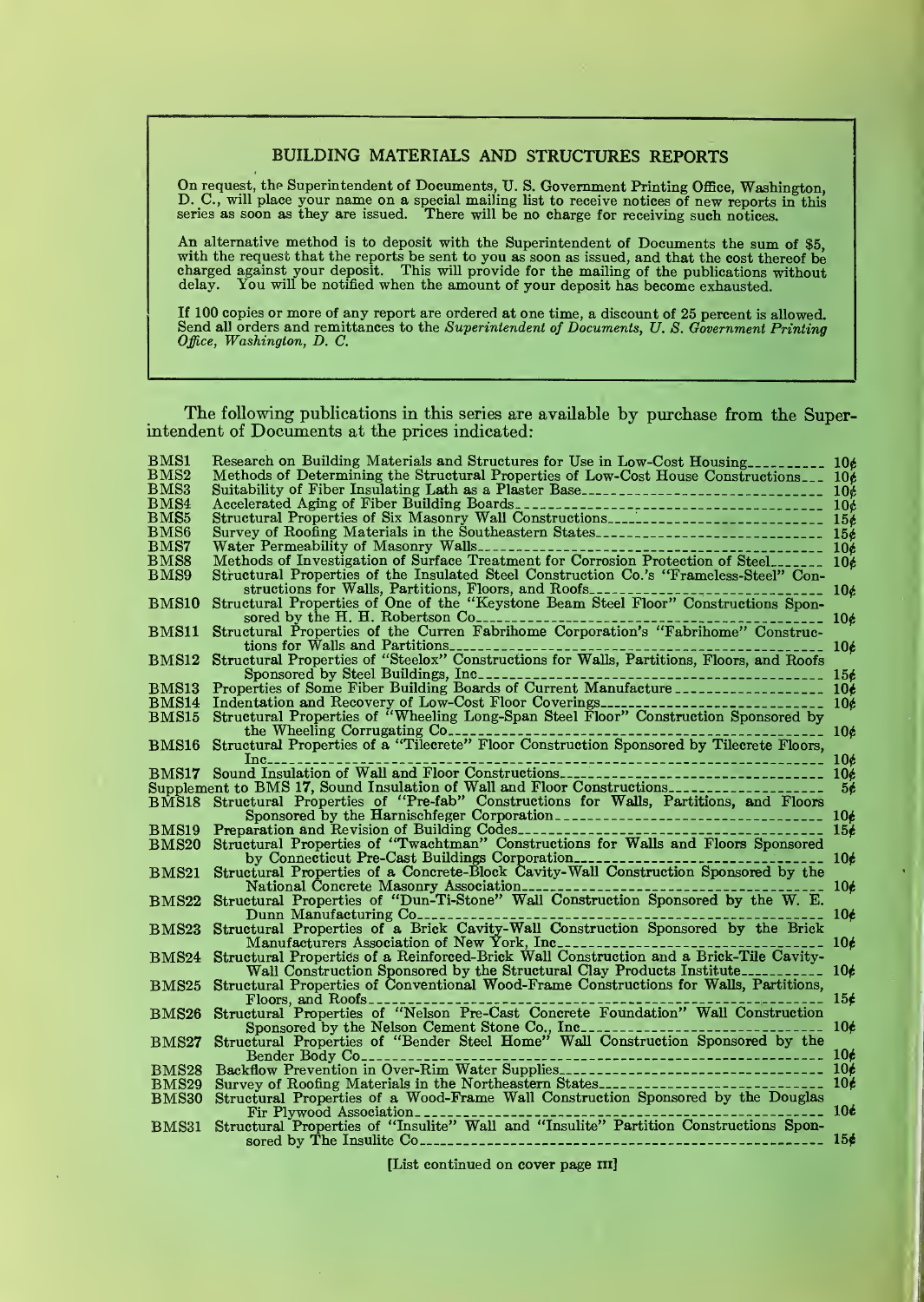UNITED STATES DEPARTMENT OF COMMERCE • <sup>J</sup> esse H. Jones, Secretary NATIONAL BUREAU OF STANDARDS • Lyman J. Briggs, Director

# BUILDING MATERIALS and STRUCTURES

#### REPORT BMS93

Accumulation of Moisture in Walls of Frame Construction During Winter Exposure

by

CHARLES G. WEBER and ROBERT C. REICHEL



ISSUED NOVEMBER 4, <sup>1942</sup>

The National Bureau of Standards is a fact-finding organization; it does not "approve" any particular material or method of construction. The technical findings in this series of reports are to be construed accordingly.

UNITED STATES GOVERNMENT PRINTING OFFICE • WASHINGTON • 1042 FOR SALE BV THE SUPERINTENDENT OF DOCUMENTS, WASHINGTON, D. C. • PRICE lO CENTS

l.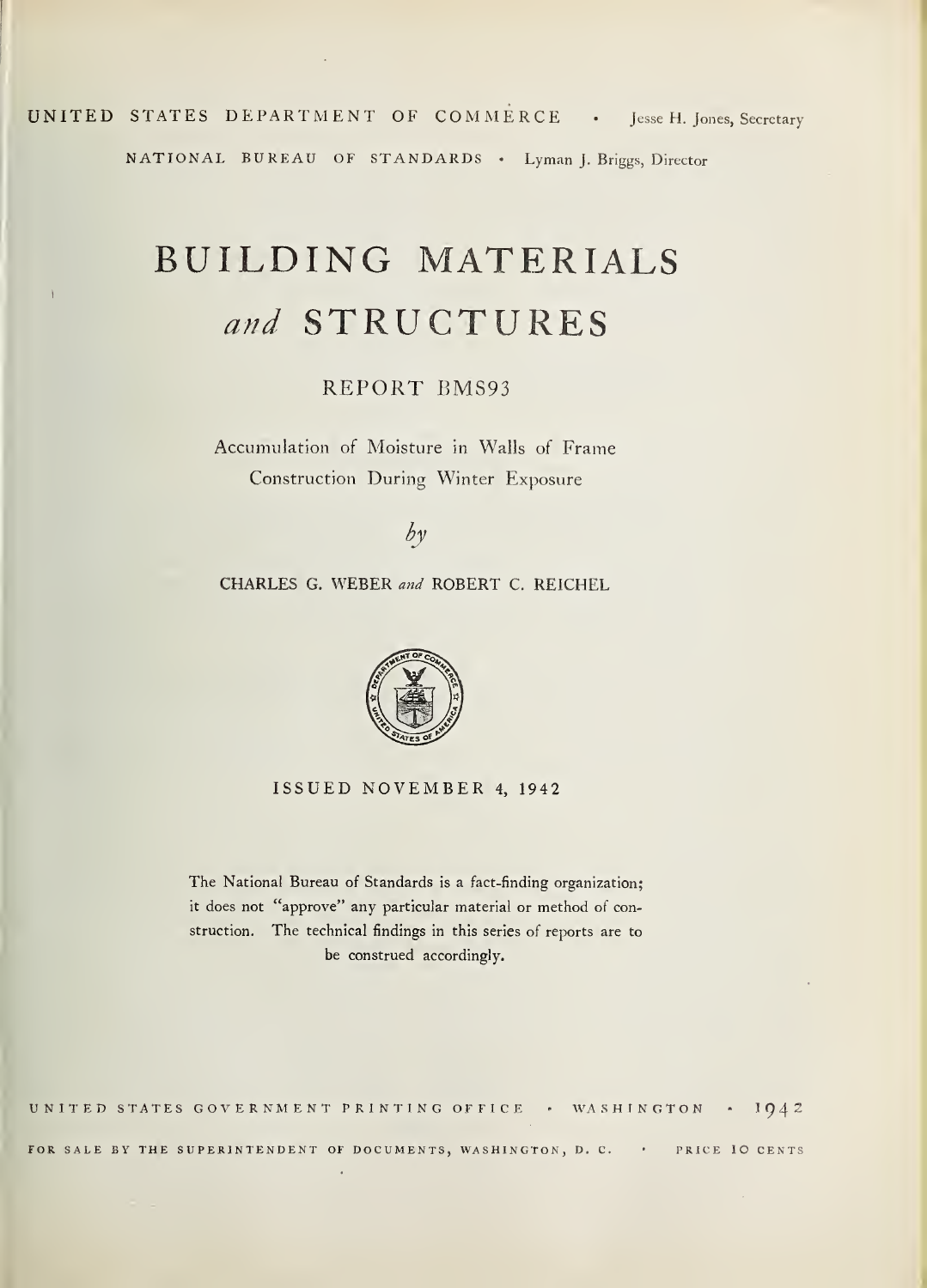## Foreword

This report presents data on the actual accumulation of moisture in full-height sections of the north outside wall of a frame house during winter weather. Seven different constructions were included, and wood sheathing and fiber sheathing were used in direct comparison. The results appear to be of practical interest in modern house design.

LYMAN J. BRIGGS, Director.

۰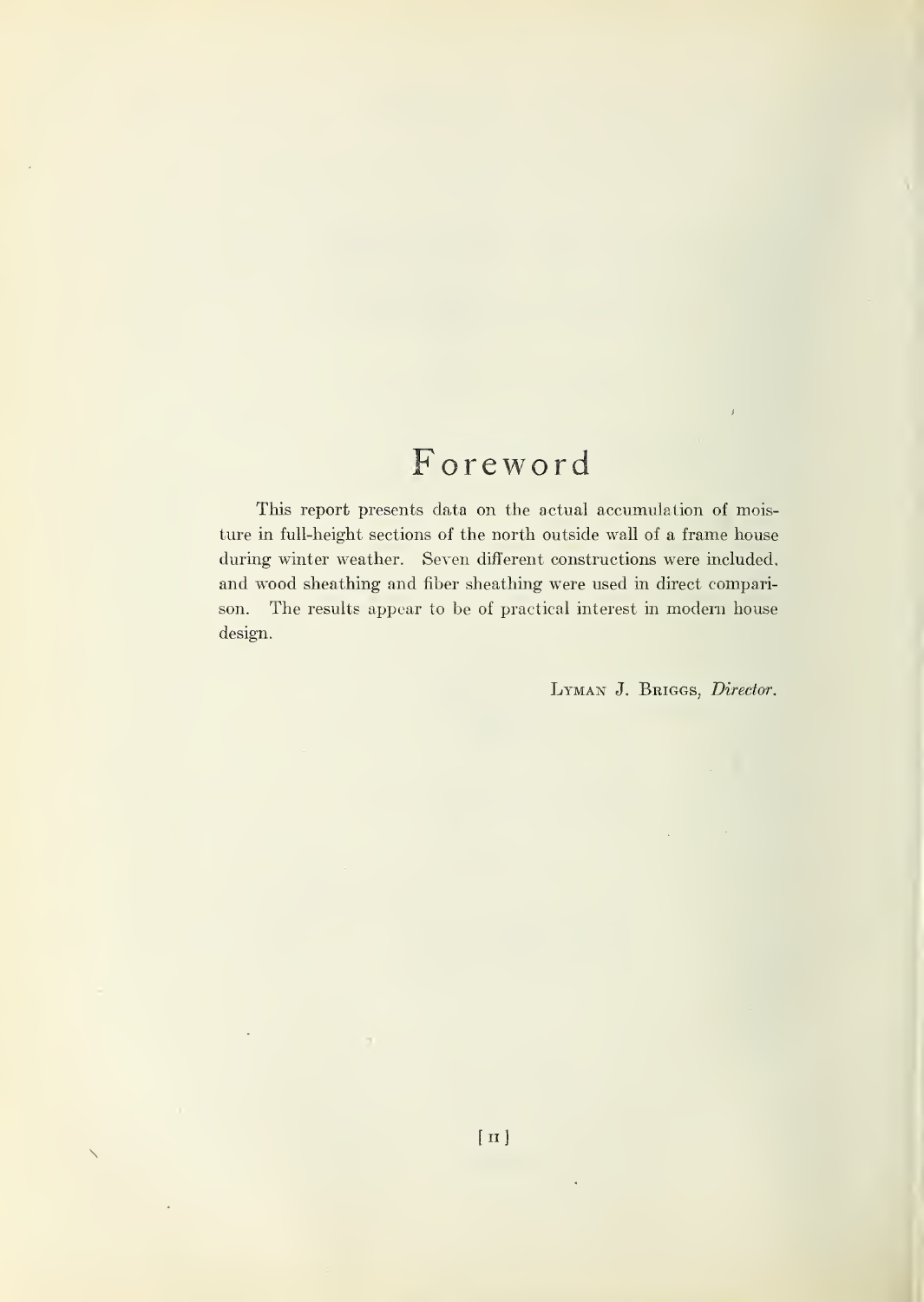### Accumulation of Moisture in Walls of Frame Construction During Winter Exposure

 $by$  CHARLES G. WEBER and ROBERT C. REICHEL

#### CONTENTS

|                 | Page |                                                          | Page |
|-----------------|------|----------------------------------------------------------|------|
| I. Introduction |      | VI. References <sub>----------------------------</sub> 5 |      |

#### ABSTRACT

The condensation and accumulation of moisture in outside walls of frame construction were observed during winter weather in Washington, D. C. Seven dif ferent constructions were exposed simultaneously as adjacent full-height sections of the north wall of a frame structure. The humidity and temperature of the inside air were controlled to produce an average vapor-pressure drop across the waU of approximately 0.2 pound per square inch. Use of a good vapor barrier on the warm side of the waU prevented condensation. In every instance where no vapor barrier was used on the warm side of the wall, condensation occurred within the wall. The use of a vapor barrier on the cold side of the waU increased the accumulation of moisture. The performance of walls of standard wood construction was not basically different from those containing fiber sheathing boards.

#### I. INTRODUCTION

The accumulation of moisture within the outside walls of houses during winter w^eather has received much attention recently. It is not a new problem, but rather an old one that has come to the front most emphatically since the practice of humidification in homes has become widespread. Newly developed methods of adding moisture to the air by so-called air-conditioning heating units have produced conditions that are conducive to the condensation of moisture within walls unless adequate measures are taken to prevent vapor from entering from the warm sides. The problem of condensation has also become more acute with the widespread use of insulation even without deliberate humidification.

Considerable investigative work has been done on the problem in general, and numerous articles have been published on the subject. Woolley  $[1]$ <sup>1</sup> discussed the theory of condensation in walls, and Teesdale [2] and Rowley [3, 4J published excellent data on vapor trans mission of materials, condensation of moisture in various types of walls, and on methods of preventing condensation. However, there have been instances of unexplained condensation in walls, some of which have been attributed to the use of the relatively new material, fiber sheathing.

This investigation was made for the purpose of obtaming some basic information on the accumulation of moisture in the outside walls of frame construction, using fiber sheathing and wood sheathing in direct comparison. To accomplish this, full-scale wall sections of various constructions were placed in the north wall of a test house on the Bureau grounds. Their performance was observed during winter weather while relatively high humidity and temperature were maintained withm the structure.

I Numbers in brackets indicate the literature references at the end of this paper.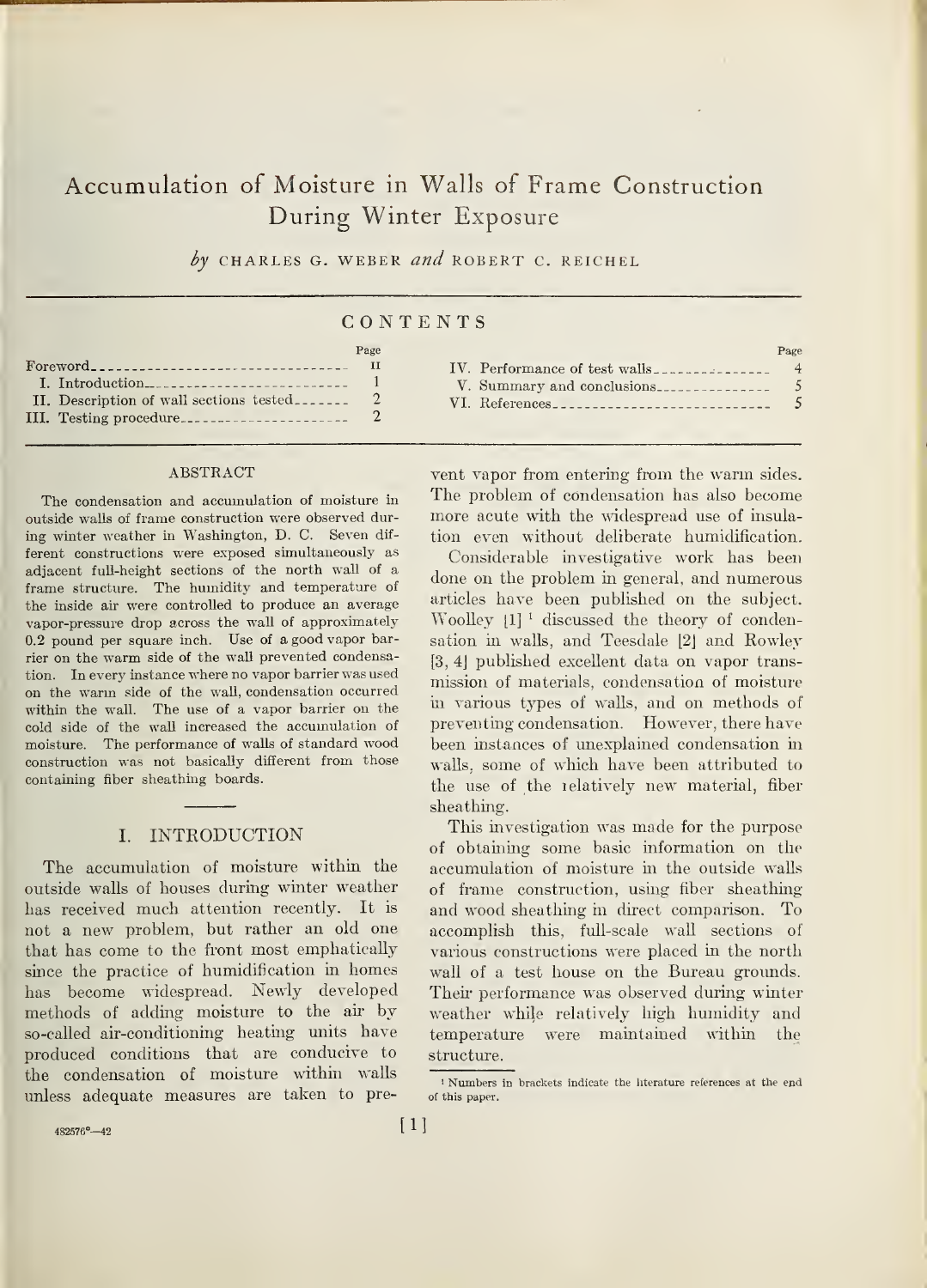#### II. DESCKIPTION OF WALL SECTIONS TESTED

Seven wall sections were tested, each repre senting a specific type of frame construction. The constructions of the various sections were as follows:

Section A, shown in figure 1, consisted of 2 by 4-inch studding with  $\frac{1}{2}$ -inch insulation wallboard nailed to the inside and  $2\frac{5}{32}$ -inch fiber sheathing board nailed to the outside. The

section A except that no vapor barrier was included.

Section  $D$  was the same as section  $C$  except that an asphalt duplex sheathing paper of good quality was placed on the outside of the sheathing, under the siding.

Section  $E$  was exactly like section  $D$  except that ordinary sheathing of southern yellow pine wood was used instead of the fiber sheathing boards.



FIGURE 1.—Section of test panel A.

outside of the sheathing was covered with 10 inch cypress siding lapped 3 inches. The siding was painted on the outside with one coat of primer and two coats of outside white paint. A vapor barrier consisting of <sup>a</sup> <sup>2</sup> -ounce copper foil bonded with asphalt to a backing of kraft paper was placed immediately under the wallboard on the inside of the studding, with aU joints lapped 4 inches.

Section  $B$  was the same as section  $A$  except that the copper-foil vapor barrier was on the outside of the stud space, under the sheathing.

Section C was of the same construction as

Section  $F$  differed from section  $E$  only in that a vapor barrier of copper foil paper was placed against the inside surface of the sheathing.

Section  $G$  was the same as section  $F$  except that the copper foil barrier was placed on the warm side of the air space, between the wallboard and the studs, as in section A.

#### III. TESTING PROCEDURE

The performance of the various sections was observed for a period of 14 days in midwinter. During this time the humidity and temperature inside the house were controlled. The air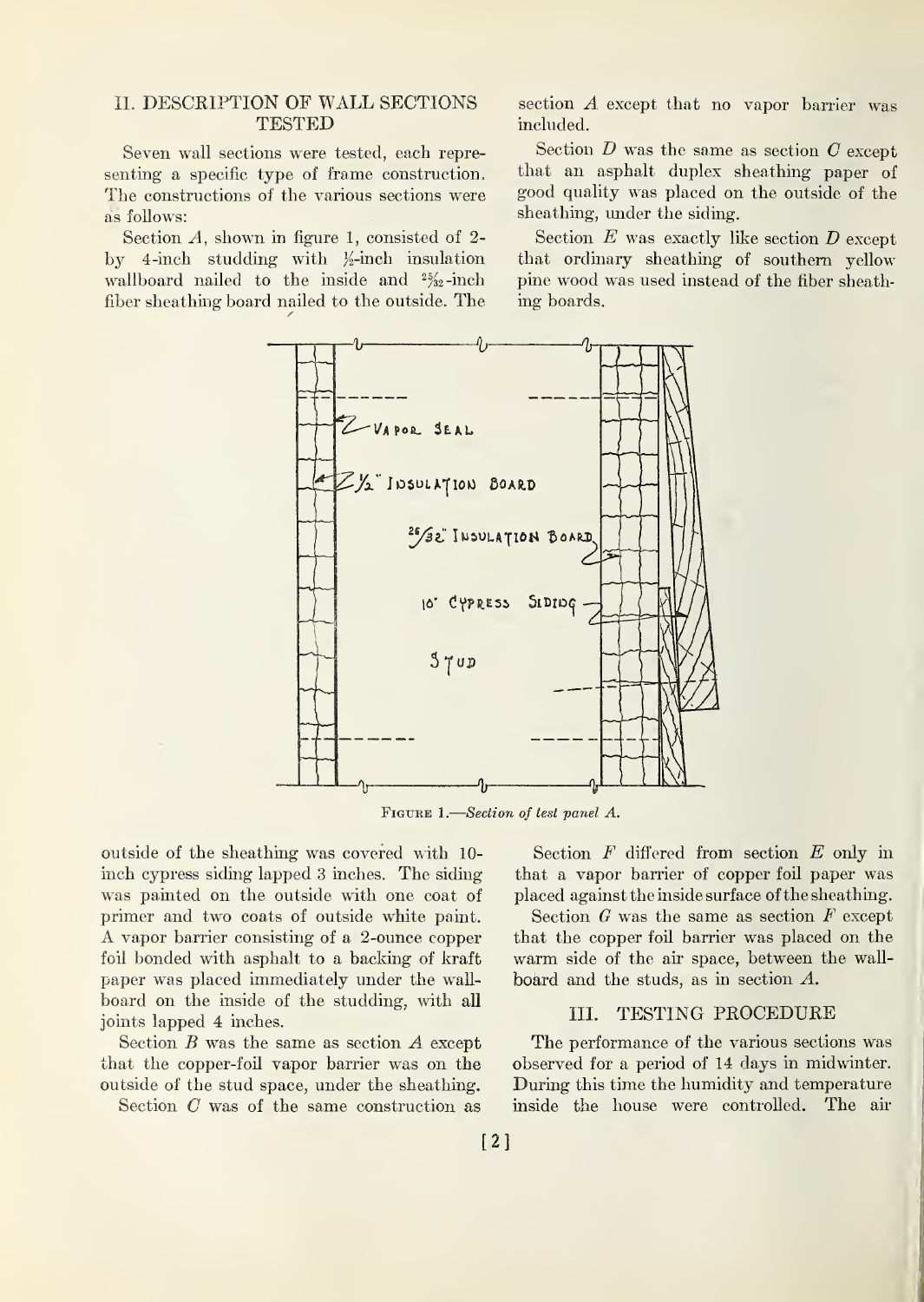temperature on the inside, or warm side of the wall, at approximately the breathing level, was 75° F during the day, and it was allowed to drop to 60° F during the night, the mean for the test period being 71° F. A mean rela tive humidity of approximately 70 percent was maintained. The average outdoor temperature for the period was 28° F. Hence, the

————————————————

wall at approximately breathing level and at 10 inches above the floor level. Temperatures were measured with the use of Chromel-Alumel thermocouples and a suitable potentiometer. Moisture data were obtained by checking the weights of specimens of photographic blotting paper of known relative-humidity-moisturecontent relationship. The location of the



Figure 2. Details of construction of test walls, showing locations where moisture and temperature determinations were made.

apparent average drop in vapor pressure across the walls from the inside to the outside was about 0.2 pound per square inch. This corre sponds to the drop across walls in a colder climate with an inside humidity of approximately 50 percent, at 72° F, and outside temperatures of zero or below.

Data on the performance of the wall sections were obtained by making daily temperature and moisture determinations across each section. The readings were taken across each section of

thermocouples  $(t)$  and of the moisture samples (m) with respect to the cross section of the walls, and the method of construction to permit access to the moisture samples are shown in figure 2. The arrangement permitted the removal of the moisture specimens for weighing with a minimum of disturbance and, of course, temperature determinations were made without disturbing the wall. At the end of the 14-day period, the sections were opened and wet areas noted by inspection.

[3]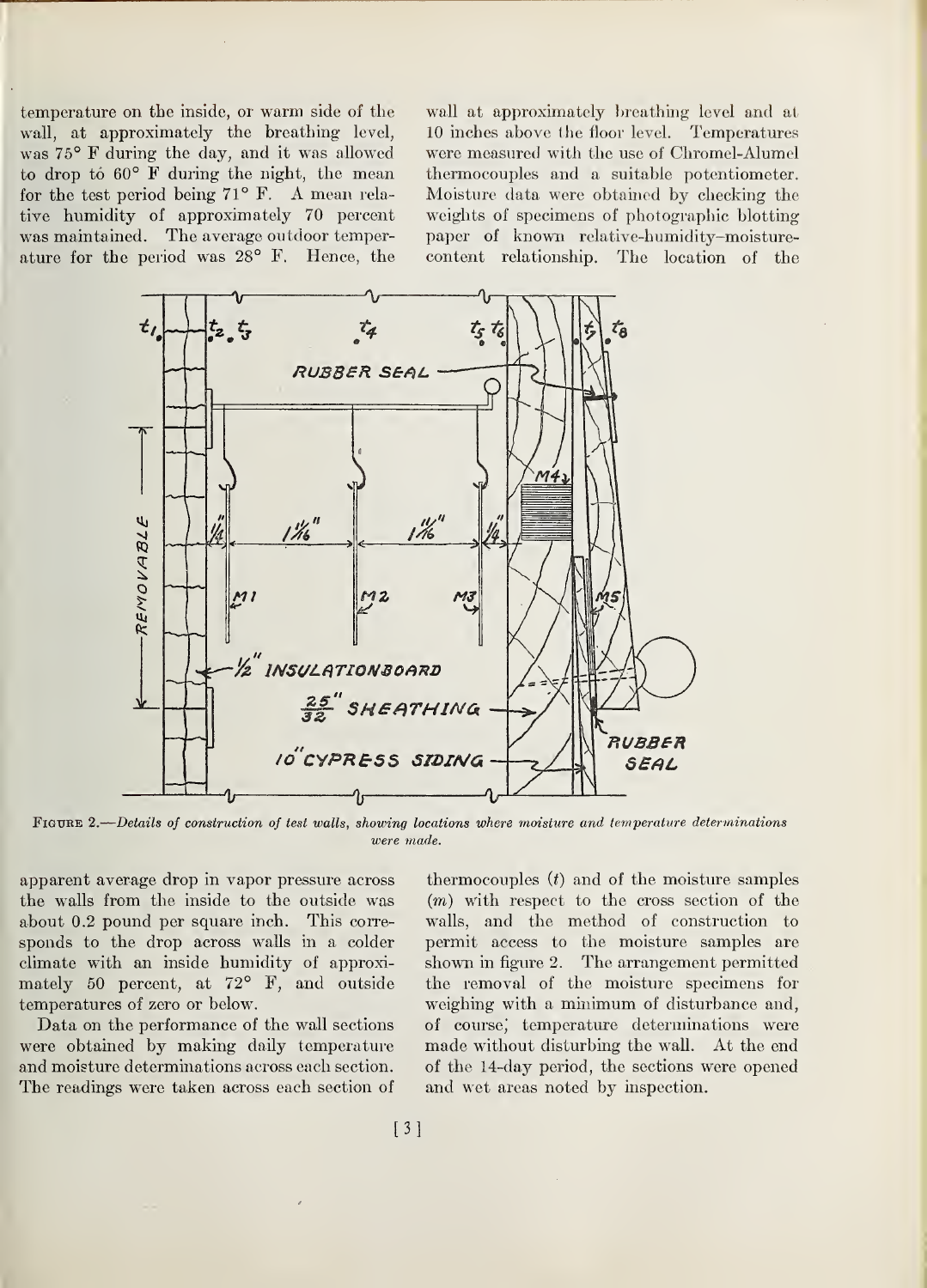#### IV. PERFOEMANCE OF TEST WALLS

Comparative average temperature distri butions through the wall sections containing fiber sheathing boards and those containing wood sheathing are shown in figure 3. The spread between the two distributions across the air space between the studding represents the beneficial effects of the higher insulation value of the fiber sheathing over that of the wood sheathing.

The average moisture conditions within the individual wall sections, and the observed con densation at the end of the 14 days' exposure, are shown in table 1.



FIGURE 3.—Comparative temperature distributions through walls constructed with insulation sheathing and with wood sheathing.

| Wall<br>section                                   | Kind of<br>sheathing                                                                                               | Moisture-barrier location                                                                                                                                                                                                                                                      | Relative<br>humidity<br>of air<br>in stud<br>space    | Moisture<br>content<br>οf<br>sheathing                      | Moisture<br>content<br>of siding                           | Condensation<br>observed                                                                                          |
|---------------------------------------------------|--------------------------------------------------------------------------------------------------------------------|--------------------------------------------------------------------------------------------------------------------------------------------------------------------------------------------------------------------------------------------------------------------------------|-------------------------------------------------------|-------------------------------------------------------------|------------------------------------------------------------|-------------------------------------------------------------------------------------------------------------------|
| R<br>$\overline{C}$<br>$D_{\alpha}$<br>F<br>$G$ . | $Fiber$ <sub></sub><br>$d\alpha$<br>$d\rho$ <sub>------</sub><br>$d\Omega$<br>Wood <sub>1</sub><br>$d_{0}$<br>-do- | On warm side, under the wall board, on inside of studding<br>Between studding and sheathing<br>None<br>On cold side, under siding, on outside of sheathing<br>$d\alpha$<br>On hoth sides of sheathing<br>On warm side, under the wallboard, and on cold side, under<br>siding. | Percent<br>55<br>100<br>93<br>100<br>100<br>100<br>81 | Percent<br>8.7<br>8.3<br>14.9<br>16.0<br>60.1<br>6.1<br>6.4 | Percent<br>8.0<br>7.1<br>167.5<br>7.7<br>7.0<br>6.5<br>6.4 | None.<br>On inside of vapor<br>barrier.<br>On sheathing.<br>Do.<br>Do.<br>On inside of vapor<br>barrier.<br>None. |

TABLE 1.—Accumulation of moisture within test walls after  $14$  days' exposure  $^{\circ}$ 

<sup>a</sup> The average inside ccmditions were 71° F and 70-percent relative humidity, and the mean outside temperature was 28° F.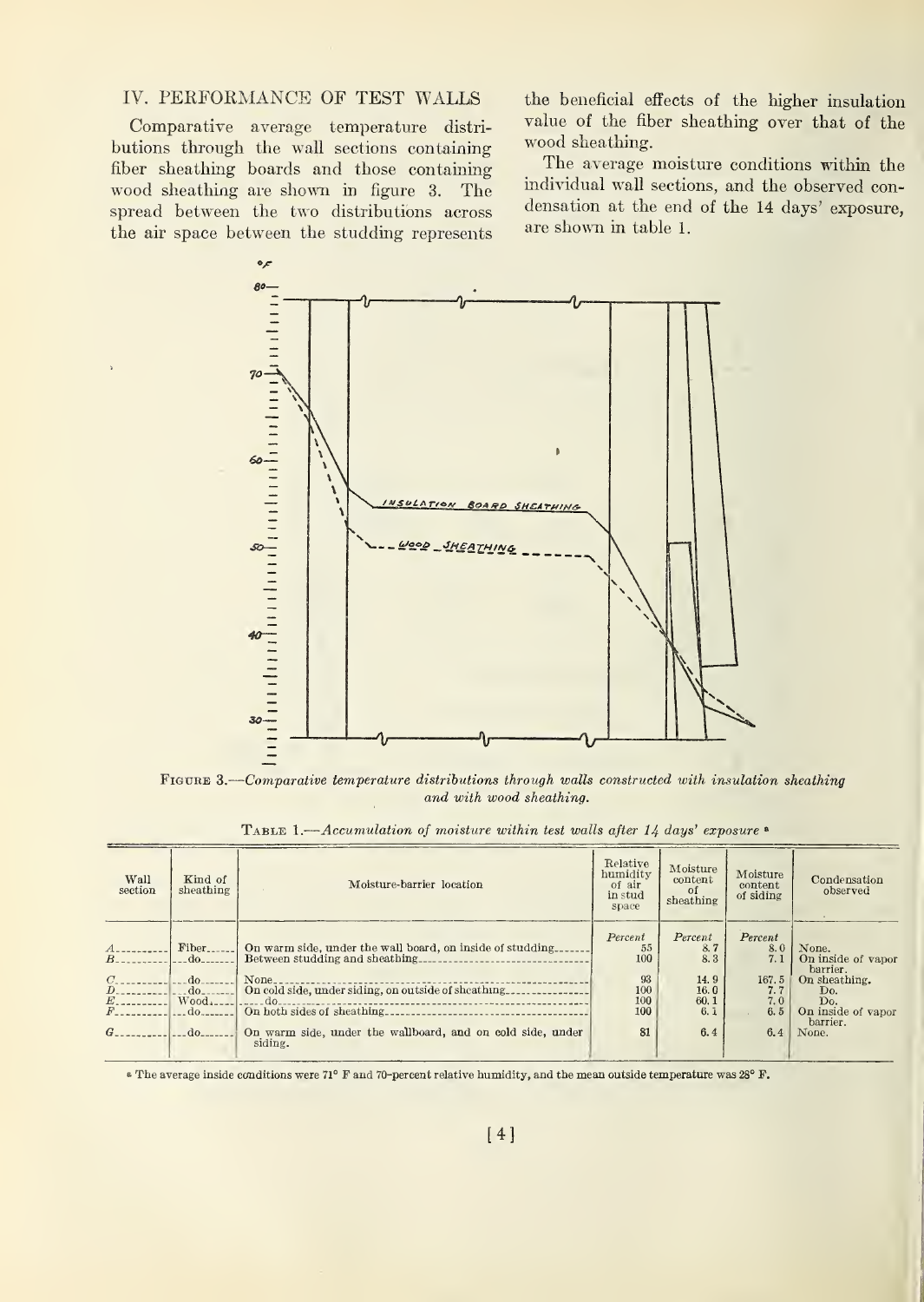There was no evidence of condensation or accumulation of moisture in section A, which had a vapor barrier on the warm side of the wall and none on the cold side. Hence, the performance of this section was considered completely satisfactory.

There was no condensation in wall section G. However, the humidity of the air within the stud space increased to 81 percent. It will be noted that the vapor barrier on the warm side of this wall was exactly like that used in section  $A$ . However, section  $G$  had a barrier of asphalt-duplex paper on the cold side of the wall, under the siding. The rise in the humidity of the air within the wall during the test indicates that, even with the best available barrier on the warm side of a wall, the use of a vapor barrier on the cold side, also, may cause some accumulation of moisture within the wall. The moisture doubtless enters the wall by leakage through the joints of the inside vapor barrier, as it is practically impossible to form a perfect seal over the entire wall, even when an impervious material is used.

Condensation of moisture occurred in all of the experimental wall sections except  $A$  and G. Thus, actual condensation took place in every instance where no vapor barrier was used on the warm side of the wall. In all instances where condensation did occur, the accumulation of moisture was greatest at the bottom of the walls, near the sills. The accumulation of moisture in this portion of a waU will in all probability result eventually in the decay of the siU and of the lower ends of the studding.

These results do not indicate that condensation or accumulation of moisture is essentially different in waUs constructed with fiber sheathing than in those containing wood sheathing. Wood sheathing is more absorbent than the fiberboard, and the absorption of moisture from the warm side by wood sheathing might delay to some extent actual condensation. However, the moisture will probably do as much or more harm when absorbed by the sheathing as it would if it actually formed on its surface.

No effects of condensation or accumulation on the outside paint were noted, and it is as-

sumed that the test period was of too short duration for such effects. It may be assumed that an accumulation of moisture such as was noted in wall section  $C$  will eventually result m failure of the paint.

#### V. SUMMARY AND CONCLUSIONS

For walls of a frame house exposed to moderate winter weather in Washington, D. C, while moderately high humidity was maintained on the inside, a good vapor barrier on the warm side of the walls prevented condensation of moisture. The addition of a moisture-proof sheathing paper to the cold side of a wall tended to cause an accumulation of moisture between the walls even when an excellent barrier was used on the warm side.

There was no essential difference in this respect between the performance of walls of standard wood-frame construction and those sheathed with fiberboards. It is indicated, however, that a vapor seal should not be used on the cold side of outside walls if the inside air of a house is to be humidified. Hence, a sheathing that is highly impervious to vapor may tend to cause an accumulation of moisture.

It is essential that the moisture barrier on the warm side of the wall be continuous and unbroken, especially between floor levels, and at plumbing and electrical outlets, and other openings. Joints in the membrane serving as the vapor barrier should be over studs or over headers provided for the purpose. A lap of <sup>2</sup> inches or more is recommended for all joints.

#### VI. REFERENCES

- [1] H. W. Woolley, Moisture condensation in building walls, NBS Building Materials and Structures Report BMS63 (1940).  $10¢$ .
- [2] L. V. Teesdale, Condensation in walls and attics, U. S. Department of Agriculture, Forest Service, Forest Products Laboratory, R1157.
- [3] F. S. Rowley, A. B. Algren, and C. E. Lund, Methods of moisture control and their application to building construction, University of Minnesota Bui. 17.
- f4J F. S. Rowley, A. B. Algren, and C. E. Lund, Condensation of moisture and its relation to building construction and operation, University of Minnesota Bui. 18.

WASHINGTON, August 5, 1942.

 $\bigcirc$  $[5]$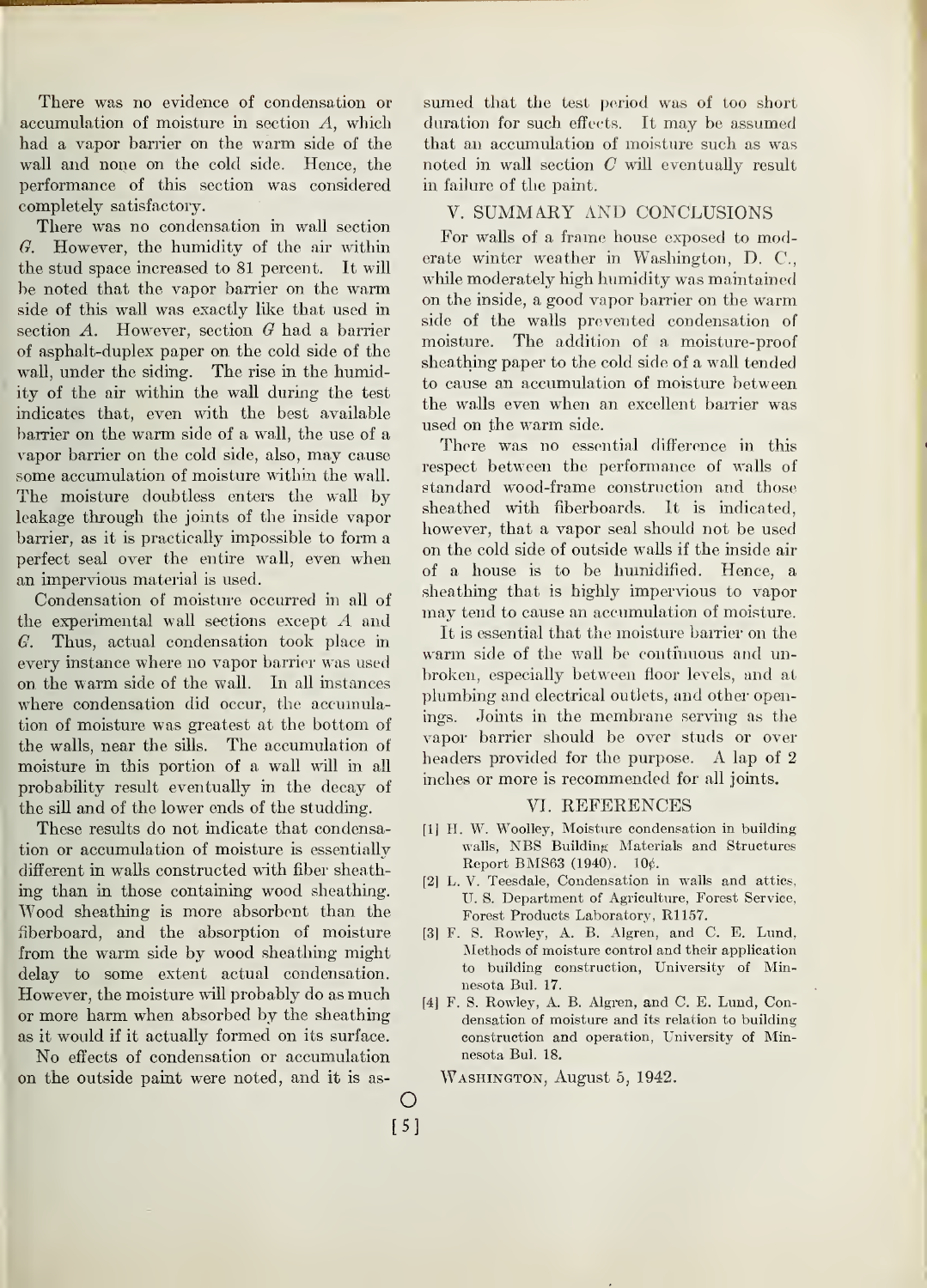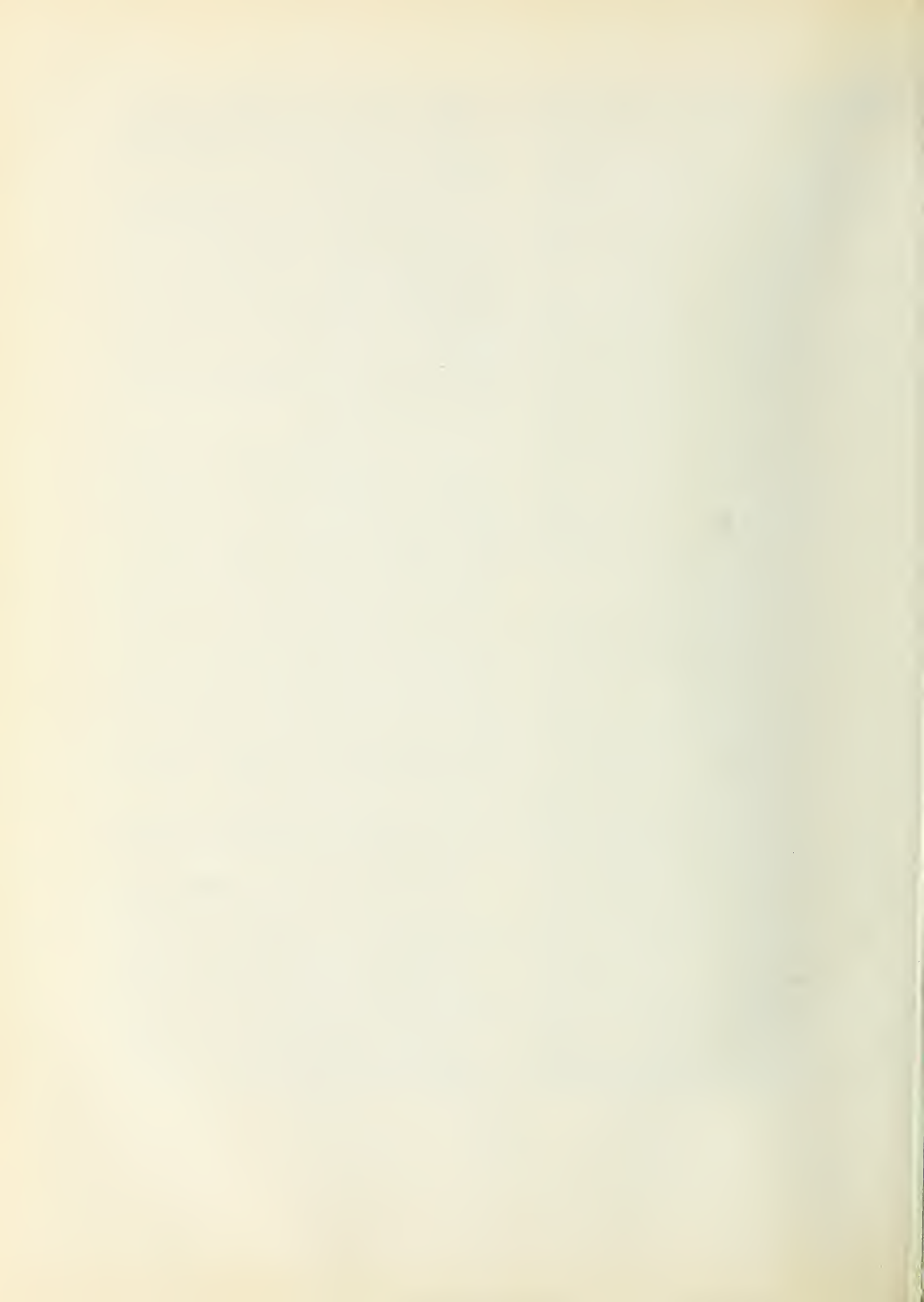#### BUILDING MATERIALS AND STRUCTURES REPORTS

 $\epsilon$ 

[Continued from cover page  $\text{II}$ ]

| <b>BMS32</b>          | Structural Properties of Two Brick-Concrete-Block Wall Constructions and a Concrete-                                                                                                                              |                 |
|-----------------------|-------------------------------------------------------------------------------------------------------------------------------------------------------------------------------------------------------------------|-----------------|
|                       | Block Wall Construction Sponsored by the National Concrete Masonry Association__ 10¢                                                                                                                              |                 |
| <b>BMS33</b>          | Plastic Calking Materials                                                                                                                                                                                         |                 |
| <b>BMS34</b>          | Performance Test of Floor Coverings for Use in Low-Cost Housing: Part 1_____________ 10¢                                                                                                                          |                 |
| BMS35                 |                                                                                                                                                                                                                   |                 |
| <b>BMS36</b>          | Structural Properties of Wood-Frame Wall, Partition, Floor, and Roof Constructions                                                                                                                                |                 |
|                       | with "Red Stripe" Lath Sponsored by The Weston Paper and Manufacturing Co.                                                                                                                                        | 10 <sub>t</sub> |
| <b>BMS37</b>          | Structural Properties of "Palisade Homes" Constructions for Walls, Partitions, and                                                                                                                                |                 |
|                       |                                                                                                                                                                                                                   | 10 <sub>t</sub> |
| <b>BMS38</b>          |                                                                                                                                                                                                                   |                 |
|                       |                                                                                                                                                                                                                   | $10\epsilon$    |
| <b>BMS39</b>          | Dunn Manufacturing Communication of "Pfeifer Units" Sponsored by the Wis-                                                                                                                                         |                 |
|                       | consin Units Co                                                                                                                                                                                                   |                 |
|                       |                                                                                                                                                                                                                   | 10 <sub>c</sub> |
| <b>BMS40</b>          | Structural Properties of a Wall Construction of "Knap Concrete Wall Units" Sponsored                                                                                                                              |                 |
|                       |                                                                                                                                                                                                                   |                 |
| $_{\rm BMS41}$        |                                                                                                                                                                                                                   |                 |
| $_{\rm BMS42}$        | Structural Properties of Wood-Frame Wall and Partition Constructions with "Celotex'                                                                                                                               |                 |
|                       | Insulating Boards Sponsored by The Celotex Corporation                                                                                                                                                            |                 |
| <b>BMS43</b>          |                                                                                                                                                                                                                   |                 |
| BMS44                 |                                                                                                                                                                                                                   |                 |
| <b>BMS45</b>          | Air Infiltration Through Windows<br>Structural Properties of "Scot-Bilt" Prefabricated Sheet-Steel Constructions for Walls,                                                                                       |                 |
| <b>BMS46</b>          |                                                                                                                                                                                                                   |                 |
|                       |                                                                                                                                                                                                                   |                 |
| <b>BMS47</b>          |                                                                                                                                                                                                                   |                 |
|                       |                                                                                                                                                                                                                   |                 |
| BMS48                 | Structural Properties of "Precision-Built" Frame Wall and Partition Constructions                                                                                                                                 |                 |
|                       |                                                                                                                                                                                                                   |                 |
|                       |                                                                                                                                                                                                                   |                 |
| <b>BMS49</b>          | Metallic Roofing for Low-Cost House Construction                                                                                                                                                                  |                 |
| <b>BMS50</b>          | Stability of Fiber Building Boards as Determined by Accelerated Aging.                                                                                                                                            |                 |
| <b>BMS51</b>          |                                                                                                                                                                                                                   |                 |
|                       |                                                                                                                                                                                                                   |                 |
| <b>BMS52</b>          |                                                                                                                                                                                                                   |                 |
| <b>BMS53</b>          |                                                                                                                                                                                                                   |                 |
| <b>BMS54</b>          | Effect of Soot on the Rating of an Oil-Fired Heating Boiler----------------------- 10¢                                                                                                                            |                 |
|                       |                                                                                                                                                                                                                   |                 |
| <b>BMS55</b>          |                                                                                                                                                                                                                   |                 |
|                       |                                                                                                                                                                                                                   |                 |
|                       |                                                                                                                                                                                                                   |                 |
| <b>BMS56</b>          |                                                                                                                                                                                                                   |                 |
| <b>BMS57</b>          | Roofing in the United States-Results of a Questionnaire-------------------------- 10¢                                                                                                                             |                 |
| <b>BMS58</b>          |                                                                                                                                                                                                                   |                 |
| BMS59                 |                                                                                                                                                                                                                   |                 |
| <b>BMS60</b>          | Properties of Adhesives for Floor Coverings<br>Strength, Absorption, and Resistance to Laboratory Freezing and Thawing of Building                                                                                |                 |
|                       |                                                                                                                                                                                                                   |                 |
| <b>BMS61</b>          | Structural Properties of Two Nonreinforced Monolithic Concrete Wall Constructions 106                                                                                                                             |                 |
| BMS62                 | Structural Properties of a Precast Joist Concrete Floor Construction Sponsored by the                                                                                                                             |                 |
|                       | Portland Cement Association                                                                                                                                                                                       |                 |
| <b>BMS63</b>          |                                                                                                                                                                                                                   |                 |
| <b>BMS64</b>          |                                                                                                                                                                                                                   |                 |
| BMS <sub>65</sub>     |                                                                                                                                                                                                                   |                 |
| <b>BMS66</b>          |                                                                                                                                                                                                                   |                 |
| <b>BMS67</b>          | Plumbing Manual<br>Structural Properties of "Mu-Steel" Prefabricated Sheet-Steel Constructions for Walls,                                                                                                         |                 |
|                       | Partitions, Floor, and Roofs Sponsored by Herman A. Mugler                                                                                                                                                        |                 |
| <b>BMS68</b>          |                                                                                                                                                                                                                   |                 |
| BMS <sub>69</sub>     |                                                                                                                                                                                                                   |                 |
| <b>BMS70</b>          |                                                                                                                                                                                                                   |                 |
| BMS71                 |                                                                                                                                                                                                                   |                 |
|                       |                                                                                                                                                                                                                   |                 |
| <b>BMS72</b>          | Structural Properties of "Precision-Built, Jr." Prefabricated Wood-Frame Wall Con-                                                                                                                                |                 |
| <b>BMS73</b>          |                                                                                                                                                                                                                   |                 |
| <b>BMS74</b>          |                                                                                                                                                                                                                   |                 |
|                       | Indentation Characteristics of Floor Coverings<br>Structural and Heat-Transfer Properties of "U.S. S. Panelbilt" Prefabricated Sheet-                                                                             |                 |
|                       | Steel Constructions for Walls, Partitions, and Roofs Sponsored by the Tennessee                                                                                                                                   |                 |
|                       | Coal, Iron & Railroad Connection-necessary-necessary-necessary-necessary-necessary-15¢                                                                                                                            |                 |
| <b>BMS75</b>          |                                                                                                                                                                                                                   |                 |
| $_{\rm BMS76}$        |                                                                                                                                                                                                                   |                 |
| BMS77                 |                                                                                                                                                                                                                   |                 |
| <b>BMS78</b>          | Properties and Performance of Fiber Tile Boards<br>Structural, Heat-Transfer, and Water-Permeability Properties of Five Earth-Wall                                                                                |                 |
|                       |                                                                                                                                                                                                                   |                 |
| <b>BMS79</b>          |                                                                                                                                                                                                                   |                 |
| <b>BMS80</b>          | Water-Distributing Systems for Buildings<br>Performance Test of Floor Coverings for Use in Low-Cost Housing: Part 4_________________ 15¢                                                                          |                 |
| <b>BMS81</b><br>BMS82 | Field Inspectors' Check List for Building Constructions (cloth cover, 5 x 7 <sup>1</sup> / <sub>2</sub> inches) _____ 20¢<br>Water Permeability of Walls Built of Masonry Units------------------------------ 20¢ |                 |

[List continued on cover page iv]